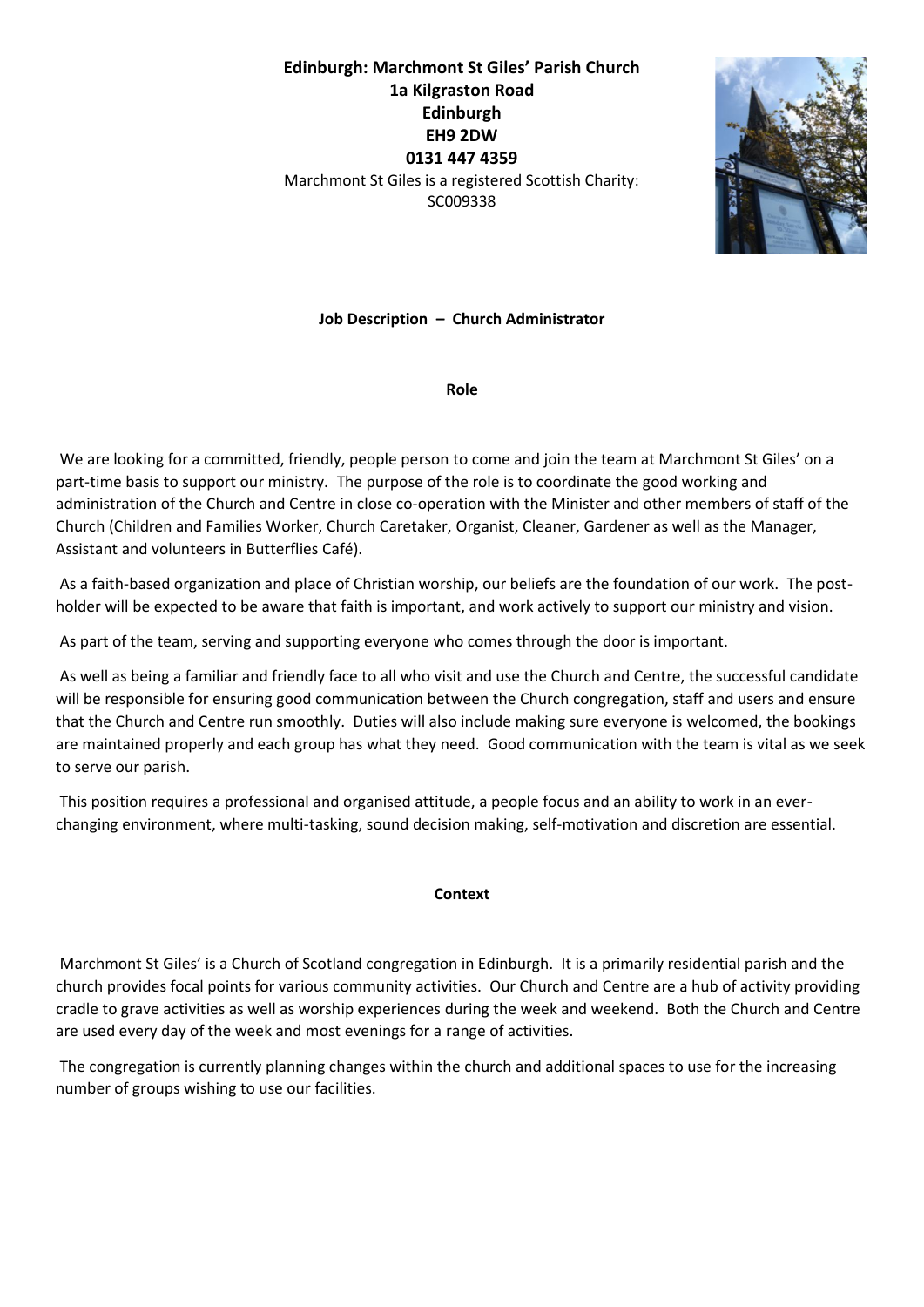#### **Location and Hours**

The role will be based in Marchmont St Giles' Church Centre.

The role will initially be for 20 hours a week, Monday to Friday.

## **Terms and Conditions**

The detailed terms and conditions will be contained in the post-holders Contract of Employment. The salary will be £10.50/hour paid monthly in arrears. The gross annual salary will be £10,920. This salary equates to a full-time gross annual salary of £20,202.

Remuneration will be reviewed annually in January.

There will be a six-month probationary period with a three-month review point. An appraisal will take place to confirm completion of the probationary period and appraisals will take place annually thereafter. During the probationary period one week's notice of termination of employment will be required on either side; thereafter one month's notice on either side will be required.

Annual paid holiday entitlement is 5 weeks. Leave should be arranged in advance with the Minister.

The Church operates a contributory auto enrolment pension scheme.

The Minister will review regularly with the post-holder duties and responsibilities and discuss development. Any overtime will be agreed in advance with the Minister and will be paid at the hourly rate.

# **Key Responsibilities**

# **1. Support Marchmont St Giles' vision and mission**

#### **2. Work with People**

- **a.** help the users of the Church and Centre
- **b**. support the Minister
- **c.** working cooperatively with the staff
- **d.** work with the Management Committee to aid with planning

#### **3. Administration and Accounting**

- **a.** maintain bookings and invoices
- **b**. be responsible for routine correspondence
- **c**. contribute to promoting use of the Church Centre
- **d**. assist the Treasurer as required
- **e**. maintain the petty cash system

#### **4. Communication**

- **a**. ensure all brochures are up to date
- **b**. ensure notice boards and signage are up to date
- **c**. produce the weekly Order of service
- **d.** be a link between all users of the Centre